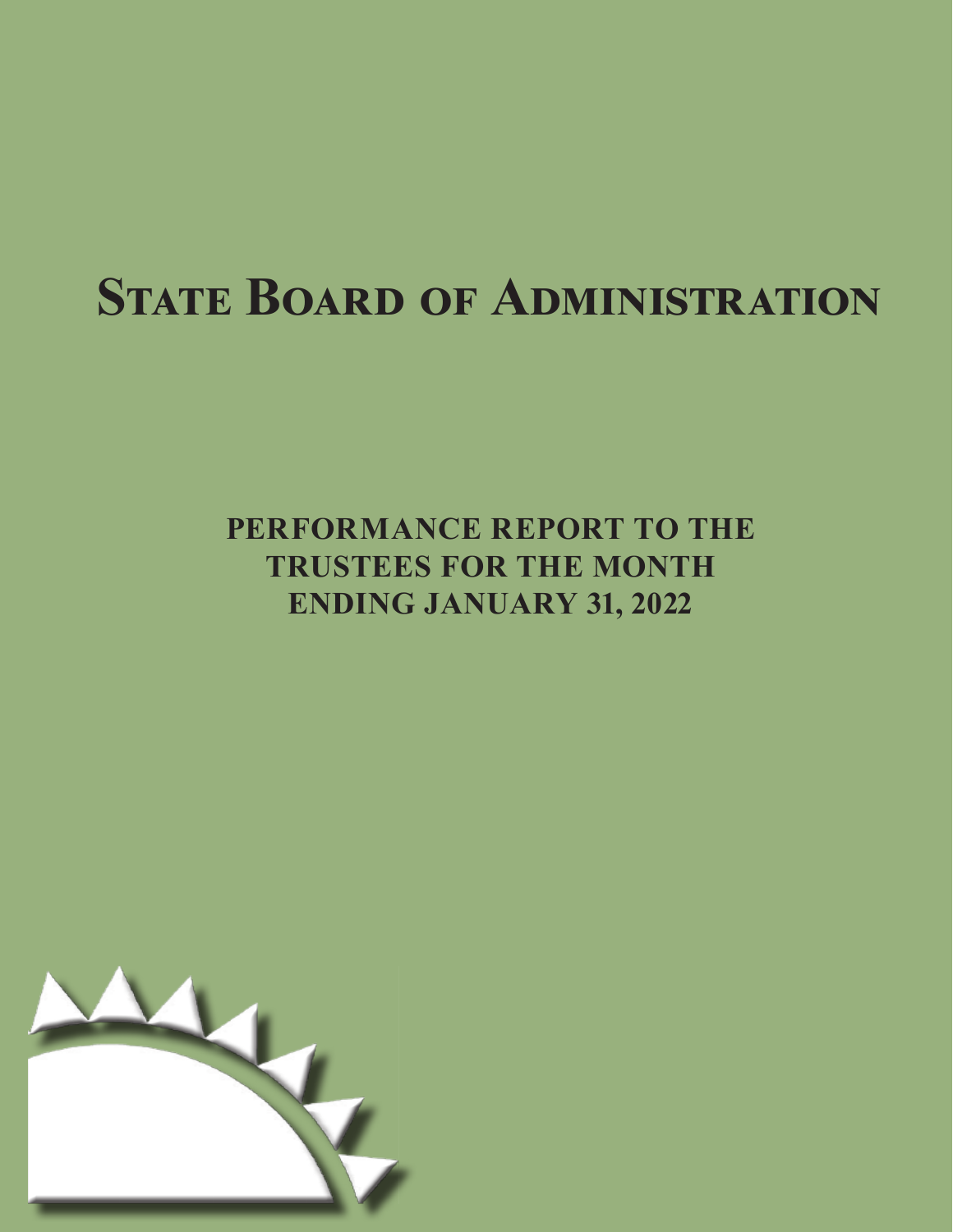### **TABLE OF CONTENTS**

| Florida Retirement System Pension Plan |  |
|----------------------------------------|--|
|                                        |  |
|                                        |  |
|                                        |  |
|                                        |  |
|                                        |  |
|                                        |  |
|                                        |  |

## **SUMMARY OF MANDATES**



### **TOTAL FUNDS UNDER MANAGEMENT BREAKDOWN OF FUNDS UNDER MANAGEMENT**

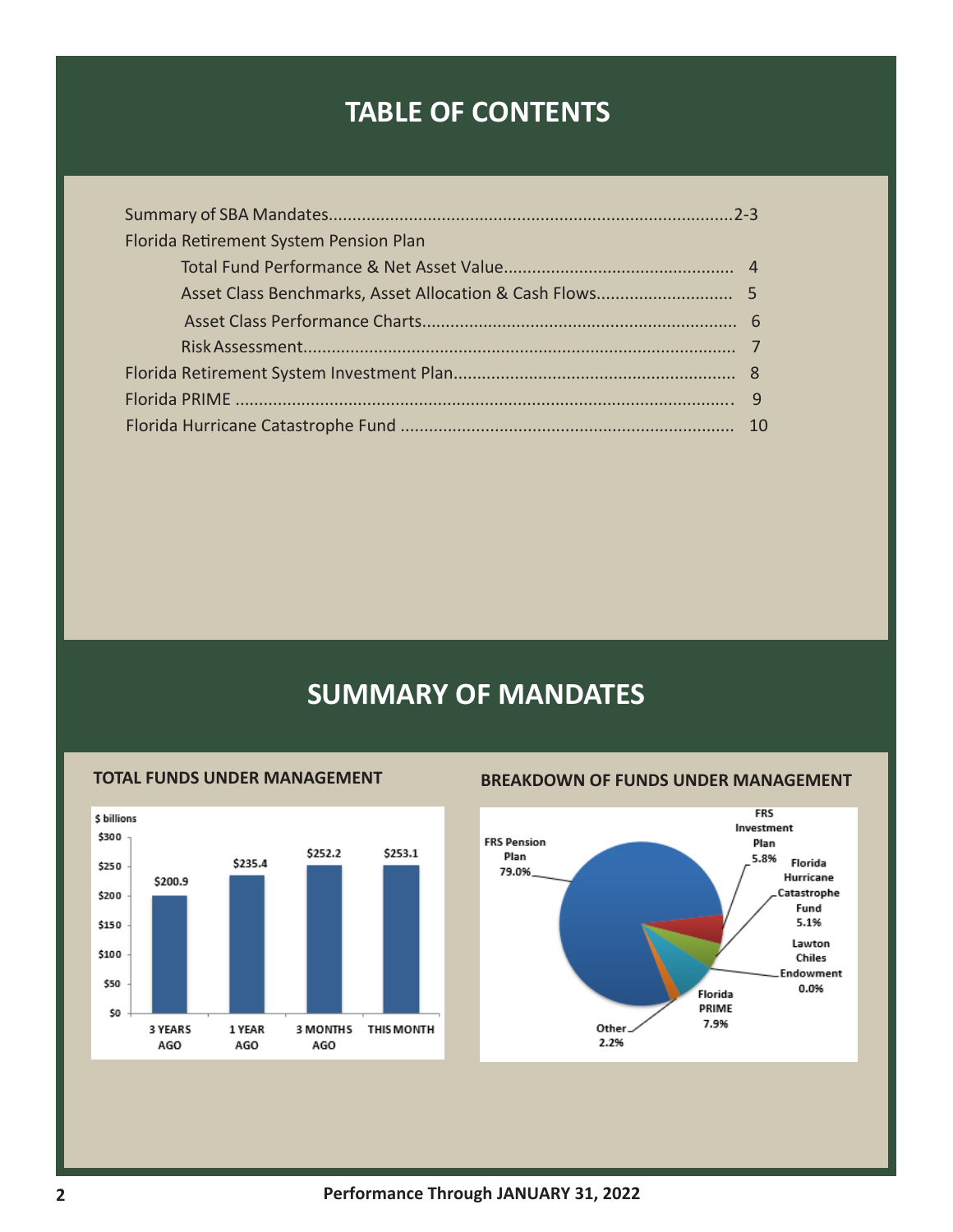### **SUMMARY OF MANDATES**

| <b>Fund Name</b>                                                    | COST <sup>1</sup>       | MARKET <sup>1</sup>  |
|---------------------------------------------------------------------|-------------------------|----------------------|
| Florida Retirement System Pension Plan                              | \$142,747,622,455.41    | \$200,037,572,176.50 |
| Florida Retirement System Investment Plan                           | \$10,427,735,092.32     | \$14,687,763,323.54  |
| Lawton Chiles Endowment Fund <sup>3</sup>                           | \$856,124.66            | \$762,713.23         |
| Debt Service Funds:                                                 |                         |                      |
| Outstanding (non-escrow)                                            | 862,481,299.58          | 862,077,171.73       |
| Refunded (escrow)                                                   | 29,806,283.39           | 29,806,283.39        |
| Florida DOT Financing Corp                                          | 23,146,440.37           | 23,125,784.26        |
| Gas Tax Clearing Fund                                               | \$188,245.14            | \$188,246.06         |
| Florida PRIME                                                       | \$20,697,427,011.15     | \$20,695,234,299.27  |
| Less Florida PRIME holdings in SBA funds <sup>2</sup>               | ( \$758, 136, 140.80)   | (\$758, 136, 140.80) |
| Florida Hurricane Catastrophe                                       | \$13, 147, 788, 877. 63 | \$12,995,346,067.01  |
| State Board of Administration Finance Corporation                   | \$3,568,064,279.22      | \$3,496,885,399.82   |
| Florida Lottery <sup>3</sup>                                        | \$141,511,116.94        | \$276,680,787.91     |
| Retiree Health Insurance Subsidy <sup>3</sup>                       | \$439,346,707.36        | \$439,346,707.36     |
| Police and Fire Fighters' Premium Tax Trust Fund <sup>3</sup>       | \$139,239,145.53        | \$139, 239, 145.53   |
| Florida Prepaid College Plan Administration Expense <sup>3</sup>    | \$342,429.71            | \$342,429.71         |
| Florida Prepaid College Plan Trust Account <sup>3</sup>             | \$292,694.95            | \$292,694.95         |
| Florida College Investment Plan Administration Expense <sup>3</sup> | \$401,364.34            | \$401,364.34         |
| Florida College Investment Plan <sup>3</sup>                        | \$73,659,374.18         | \$73,659,374.18      |
| Florida ABLE, Inc. Administrative Expense <sup>3</sup>              | \$2,579,106.82          | \$2,579,106.82       |
| Florida ABLE, Inc. Program <sup>3</sup>                             | \$7,601,127.56          | \$7,601, 127.56      |
| SBA Administrative Expense Fund:                                    |                         |                      |
| SBA Administrative Expense <sup>3</sup>                             | \$67,576,405.73         | \$67,576,405.73      |
| SBA Defined Contribution Administrative Expense <sup>3</sup>        | \$15,532,163.34         | \$15,532,163.34      |
| Division of Bond Finance:                                           |                         |                      |
| Revenue Bond Fee <sup>3</sup>                                       | \$6,590,013.59          | \$6,590,013.59       |
| Arbitrage Compliance <sup>3</sup>                                   | \$2,487,592.89          | \$2,487,592.89       |
| <b>Bond Proceeds</b>                                                | \$0.00                  | \$0.00               |
| Florida Division of Blind Services                                  | \$2,938,966.97          | \$8,662,452.55       |
| Insurance Capital Build-up Program <sup>3</sup>                     | \$1,467,082.23          | \$1,467,082.23       |
| Inland Protection Finance Corporation <sup>8</sup>                  | \$1,644.41              | \$1,644.41           |
| Paying Bank Recalls                                                 | \$0.00                  | \$0.00               |
| Total - All SBA Funds                                               | \$191,648,546,904.62    | \$253,113,085,417.11 |

1 The "Cost" and "Market" columns generally include cash, investment securities, accrued income, pending trades, and the total unrealized gain or loss on invested securities lending cash collateral (if applicable). They do not include security lending income receivable, manager fees payable, and also may not include other receivables or payables that are unique to individual portfolios or funds.

2 The line titled "Less Florida PRIME Holdings in SBA Funds" includes the total investments in Florida PRIME held by other SBA managed funds that are already included on this report. In order to prevent double counting, these amounts are shown as a reduction to the Florida PRIME fund.

3 Fund is invested completely, or partially, in Florida PRIME.

This information is not audited by an independent auditor and is subject to change.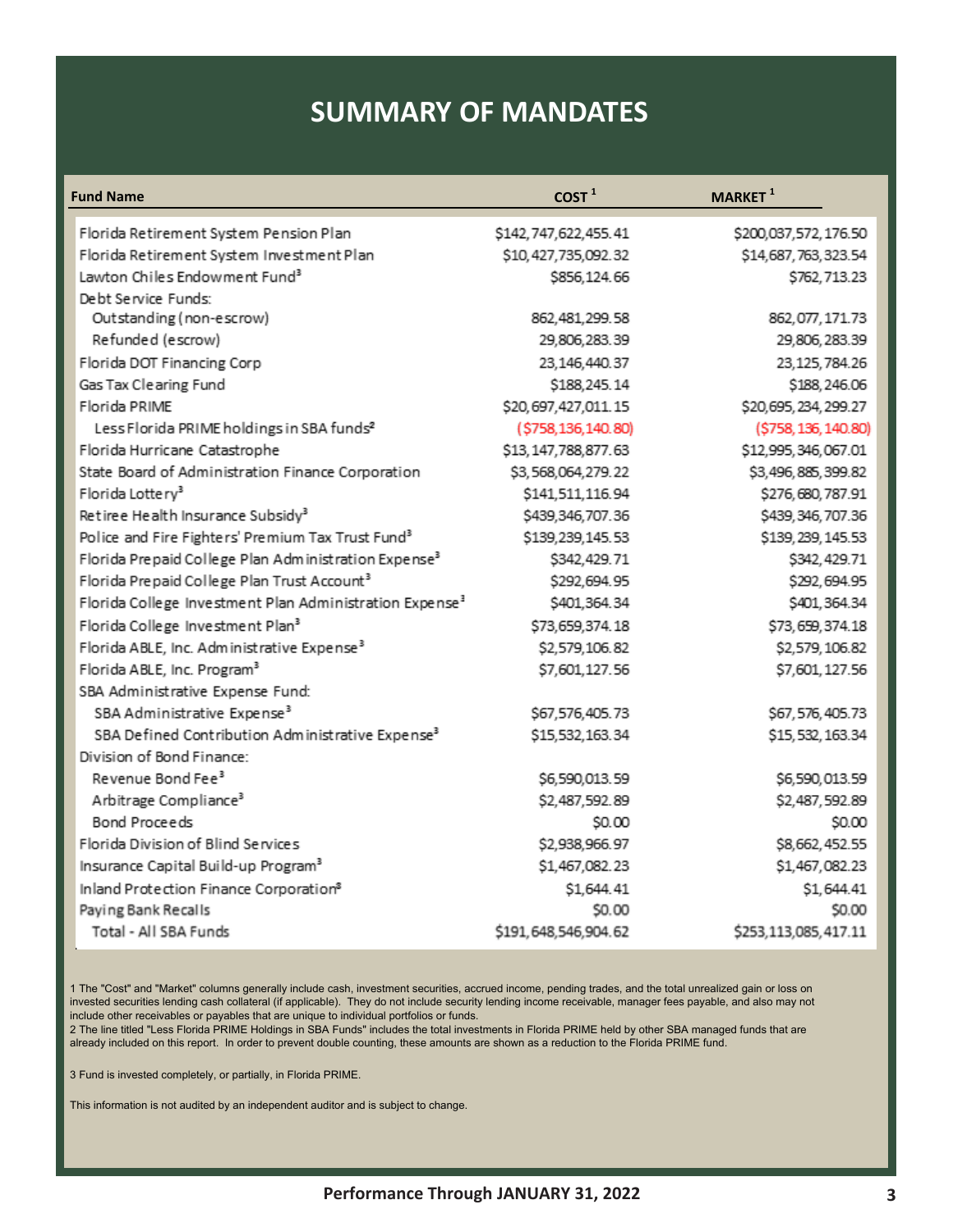## **FLORIDA RETIREMENT SYSTEM PENSION PLAN TOTAL FUND PERFORMANCE & NET ASSET VALUE CHARTS** \*



#### **TOTAL FUND PERFORMANCE REAL RETURNS<sup>1</sup> (RETURNS NET OF INFLATION)**



<sup>1</sup> The FRS's real return objective was 4.3% prior to June 2003, 4% from June 2003 to May 2007, 5% from June 1, 2007 to June 2017, 4.5% from July 2017 to June 2018, and 4.0% since July 2018.



#### **NET ASSET VALUES RETURNS TO ASSET ALLOCATION**



#### Actual Return Benchmark Return Actual Over (Under) Bmk. oz,

\*Returns less than one year are not annualized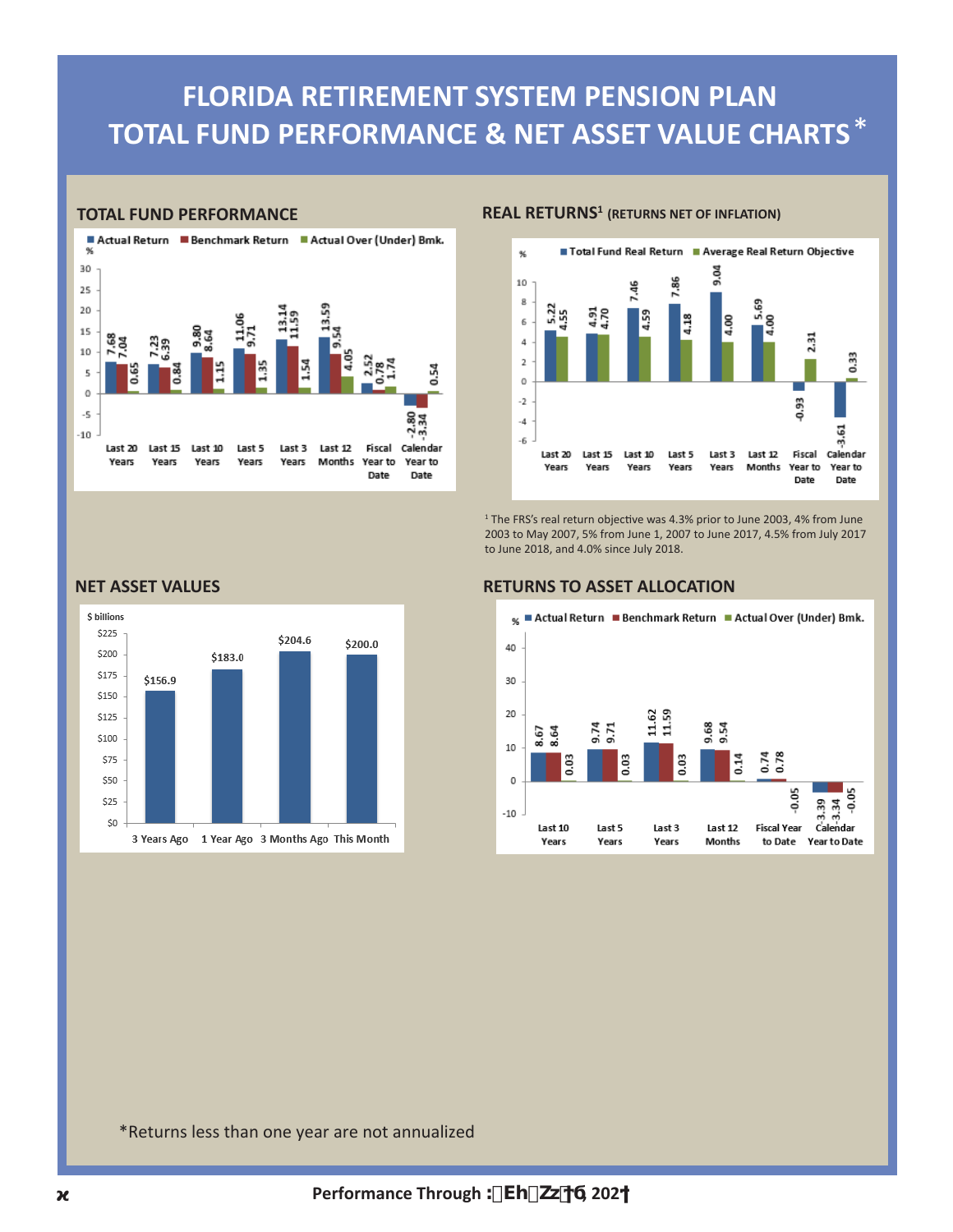## **FLORIDA RETIREMENT SYSTEM PENSION PLAN ASSET CLASS BENCHMARKS, ALLOCATION & CASH FLOWS**

### **ASSET CLASS BENCHMARKS**

| <b>Asset Class</b>           | Index                                                                                                                                                                                                                                                                                                                                                                                                                                                                                                                                                                                                                                                                              |
|------------------------------|------------------------------------------------------------------------------------------------------------------------------------------------------------------------------------------------------------------------------------------------------------------------------------------------------------------------------------------------------------------------------------------------------------------------------------------------------------------------------------------------------------------------------------------------------------------------------------------------------------------------------------------------------------------------------------|
| <b>Global Equity</b>         | A custom version of the MSCI All Country World Investable Market Index (ACWI IMI), in dollar<br>terms, net of withholding taxes on non-resident institutional investors, adjusted to reflect securities<br>and other investments prohibited by Florida law or that would be prohibited by Florida law if acquired<br>as of the date of the measurement of such Index notwithstanding that the securities or investments<br>were actually acquired before such date.                                                                                                                                                                                                                |
| <b>Fixed Income</b>          | The Barclays Capital U.S. Intermediate Aggregate Index                                                                                                                                                                                                                                                                                                                                                                                                                                                                                                                                                                                                                             |
| <b>Real Estate</b>           | The core portion of the asset class is benchmarked to an average of the National Council of Real<br>Estate Investment Fiduciaries (NCREIF) Fund Index - Open-ended Diversified Core Equity, NET<br>of fees, weighted at 76.5%, and the non-core portion of the asset class is benchmarked to an<br>average of the National Council of Real Estate Investment Fiduciaries (NCREIF) Fund Index - Openended<br>Diversified Core Equity, NET of fees, weighted at 13.5%, plus a fixed return premium of<br>150 basis points per annum, and the FTSE EPRA/NAREIT Developed Index, in dollar terms, net of<br>withholding taxes on non-resident institutional investors, weighted at 10% |
| <b>Private Equity</b>        | The MSCI All Country World Investable Market Index (ACWI IMI), in dollar terms, net of<br>withholding taxes on non-resident institutional investors, adjusted to reflect the provisions of the<br>Protecting Florida's Investments Act, plus a fixed premium return of 300 basis points per annum                                                                                                                                                                                                                                                                                                                                                                                  |
| <b>Strategic Investments</b> | A weighted-average of individual portfolio level benchmark returns                                                                                                                                                                                                                                                                                                                                                                                                                                                                                                                                                                                                                 |
| Cash & Cash Equivalents      | Bloomberg Barclays U.S. Treasury Bill: 1-3 Months Index                                                                                                                                                                                                                                                                                                                                                                                                                                                                                                                                                                                                                            |

#### **CURRENT ASSET ALLOCATION, TARGET AND RANGES (FOR MONTH OF REPORT)**

|                         | <b>Current</b><br><b>Weight</b> | <b>Policy</b><br><b>Weight</b> | <b>Policy</b><br>Low | <b>Policy</b><br><b>High</b> | <b>Actual</b><br>Low | <b>Actual</b><br><b>High</b> |
|-------------------------|---------------------------------|--------------------------------|----------------------|------------------------------|----------------------|------------------------------|
| Global Equity           | 52.8%                           | 53.0%                          | 45.0%                | 70.0%                        | 52.1%                | 54.7%                        |
| <b>Fixed Income</b>     | 17.7%                           | 18.0%                          | 10.0%                | 26.0%                        | 17.3%                | 18.0%                        |
| Real Estate             | 9.9%                            | 10.0%                          | 4.0%                 | 16.0%                        | 9.0%                 | 9.9%                         |
| <b>Private Equity</b>   | 8.9%                            | 6.0%                           | 2.0%                 | 10.0%                        | 8.6%                 | 9.0%                         |
| Strategic Investments   | 9.6%                            | 12.0%                          | 0.0%                 | 16.0%                        | 9.2%                 | 9.7%                         |
| Cash & Cash Equivalents | 1.1%                            | 1.0%                           | 0.25%                | 5.0%                         | 1.1%                 | 1.6%                         |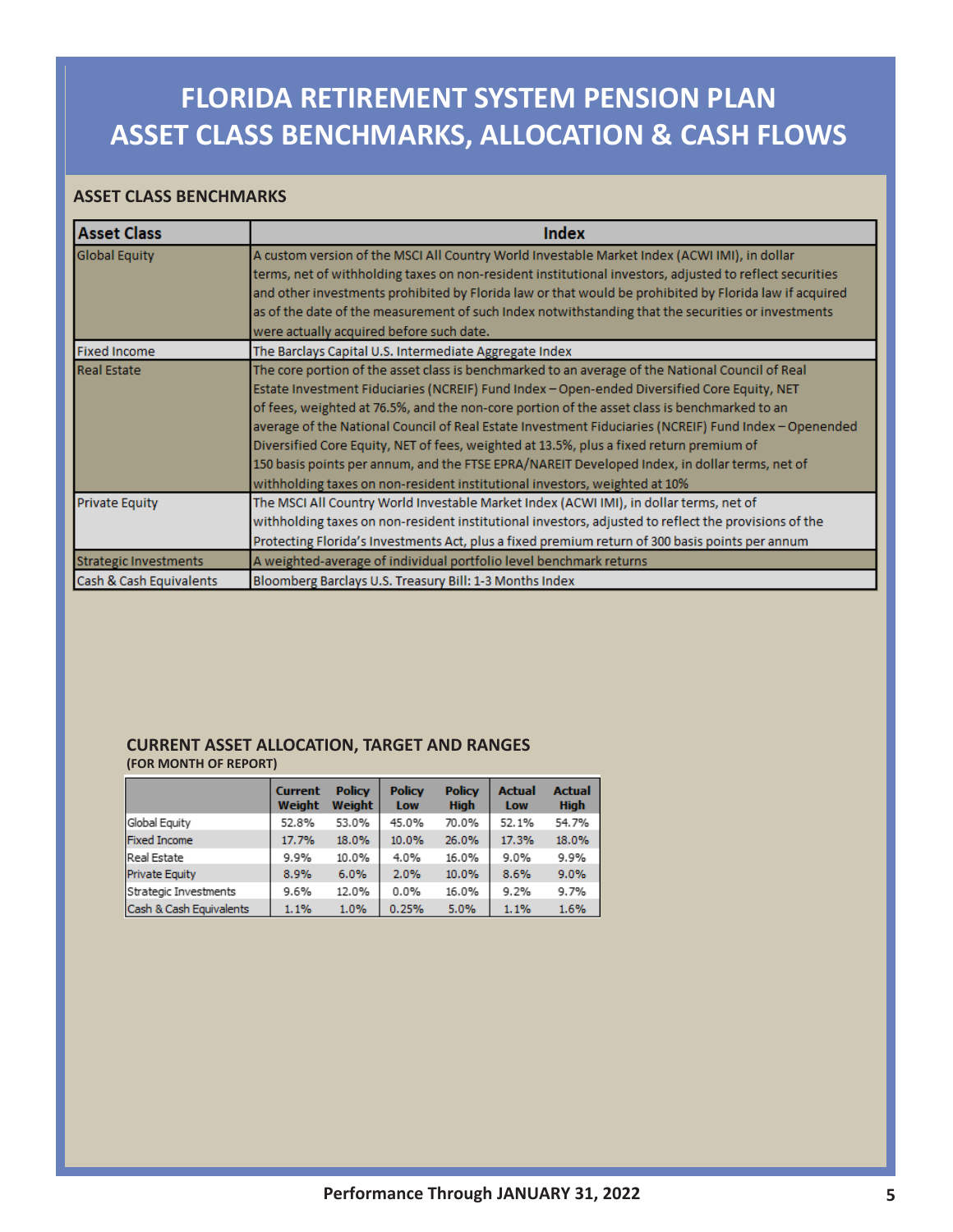## **FLORIDA RETIREMENT SYSTEM PENSION PLAN ASSET CLASS PERFORMANCE CHARTS** \*

#### **GLOBAL EQUITY PERFORMANCE FIXED INCOME PERFORMANCE**



#### **REAL ESTATE PERFORMANCE1**



#### **STRATEGIC INVESTMENTS PERFORMANCE1**





#### **PRIVATE EQUITY PERFORMANCE1**



#### **CASH & CASH EQUIVALENTS PERFORMANCE**



#### \*Returns less than one year are not annualized

<sup>1</sup> Private-market valuations are subject to significant delays relative to the reporting period.

**6 Performance Through JANUARY 31, 2022**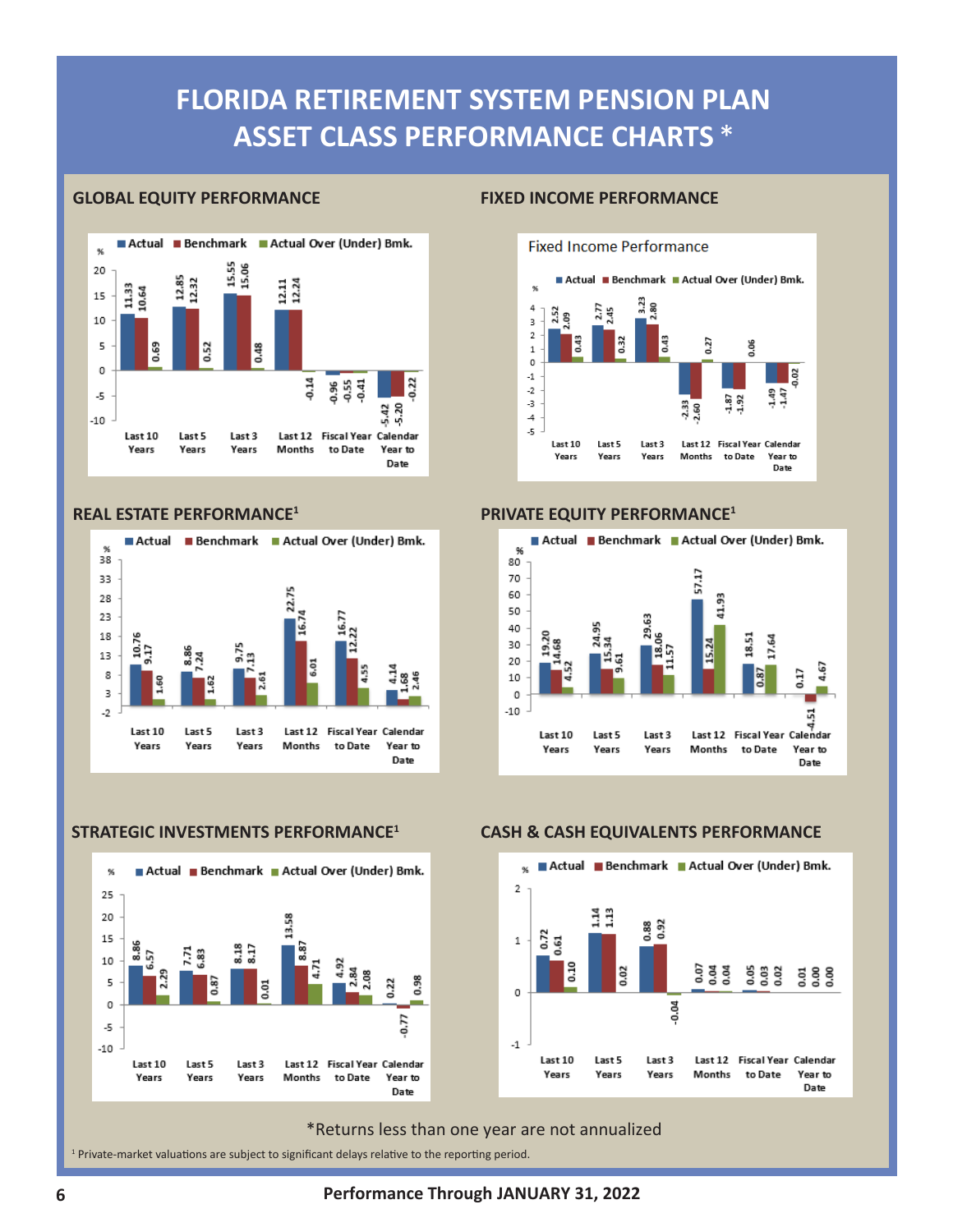## **FLORIDA RETIREMENT SYSTEM PENSION PLAN TOTAL FUND & ASSET CLASS ACTIVE RISK**

The SBA monitors investment risk relative to established targets. This realized active risk represents the volatility of investment performance returns achieved relative to the target benchmark on a 36-month rolling basis. Realized active risk is evaluated at the fund level as well as each asset class level. Risk-monitoring standards are established for the total fund and each asset class. Realized risk may fluctuate around the monitoring standard.

If risk levels materially and/or persistently exceed the monitoring standard, there is enhanced oversight. Realized risk should not exceed the escalation standard.

### **The Total Fund and all asset class risk levels remain within acceptable risk levels**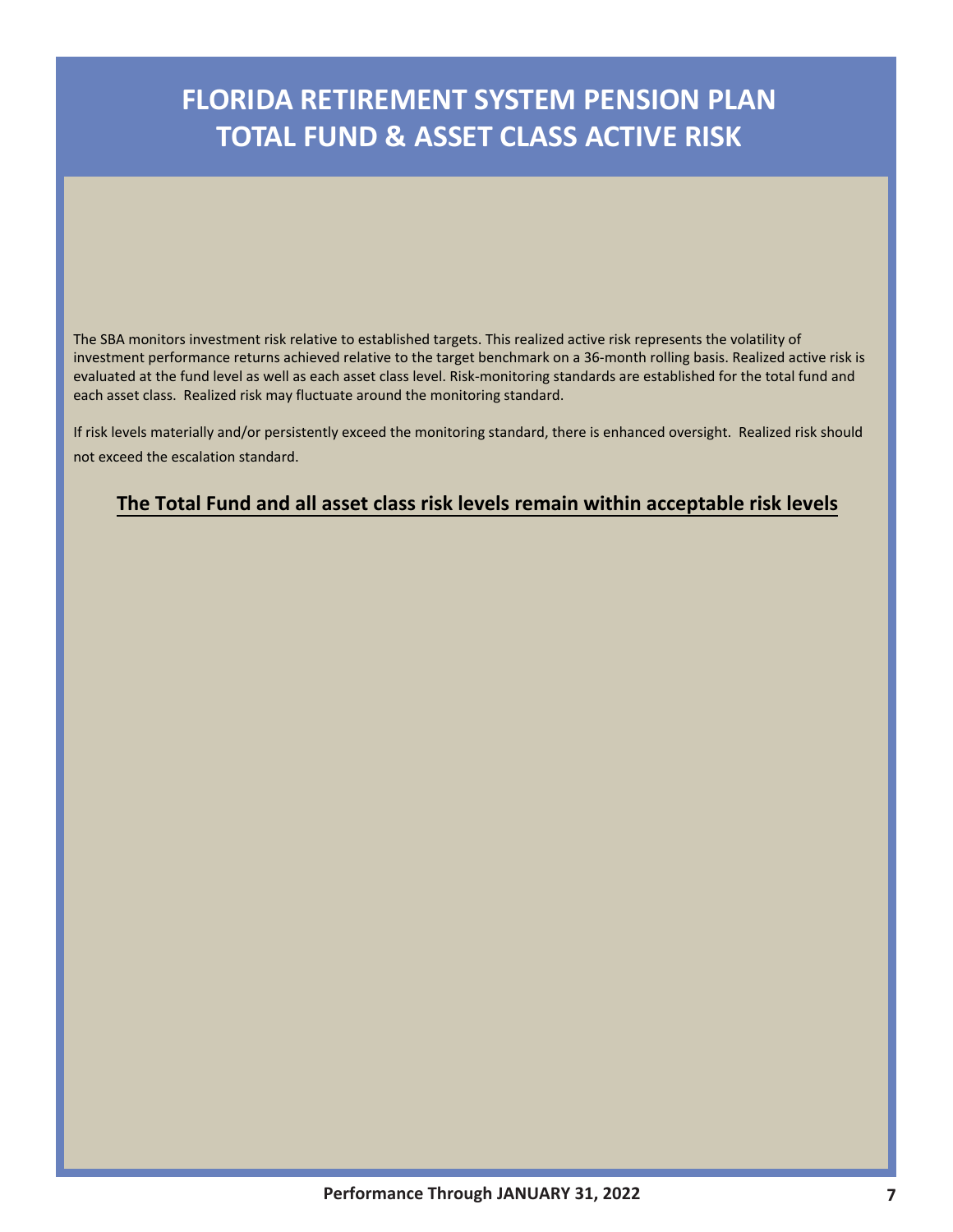### **FLORIDA RETIREMENT SYSTEM INVESTMENT PLAN**





Fund Net Asset Values include Self-Directed Brokerage Accounts

#### **FRS INVESTMENT PLAN ASSET ALLOCATION AND NET RETURNS BY ASSET TYPE**

|                                  |                                     |               | <b>PAST 3 MONTHS</b> |                                         | <b>PAST 12 MONTHS</b> |                  |                                         |  |  |
|----------------------------------|-------------------------------------|---------------|----------------------|-----------------------------------------|-----------------------|------------------|-----------------------------------------|--|--|
|                                  | <b>PERCENT</b><br><b>ALLOCATION</b> | <b>ACTUAL</b> | <b>BENCHMARK</b>     | <b>ACTUAL MINUS</b><br><b>BENCHMARK</b> | <b>ACTUAL</b>         | <b>BENCHMARK</b> | <b>ACTUAL MINUS</b><br><b>BENCHMARK</b> |  |  |
| <b>TOTAL FRS Investment Plan</b> | <b>100%</b>                         | $-3.23%$      | $-2.71%$             | $-0.51%$                                | 9.77%                 | 9.95%            | $-0.18%$                                |  |  |
| <b>Domestic Equity</b>           | 43.4%                               | $-4.77%$      | $-3.83%$             | $-0.93%$                                | 17.40%                | 18.64%           | $-1.24%$                                |  |  |
| <b>Foreign Equity</b>            | 21.1%                               | $-4.87%$      | $-4.45%$             | $-0.43%$                                | 4.93%                 | 5.20%            | $-0.26%$                                |  |  |
| Fixed Income                     | 15.7%                               | $-1.91%$      | $-1.98%$             | 0.07%                                   | $-1.95%$              | $-2.30%$         | 0.35%                                   |  |  |
| Multi Assets                     | 8.1%                                | 0.05%         | 0.45%                | $-0.40%$                                | 10.99%                | 10.43%           | 0.56%                                   |  |  |
| <b>Real Estate</b>               | 3.7%                                | 5.52%         | 5.82%                | $-0.30%$                                | 24.07%                | 18.13%           | 5.94%                                   |  |  |
| Stable Value                     | 8.1%                                | 0.40%         | $-0.88%$             | 1.29%                                   | ٠                     | ٠                | -                                       |  |  |

Performance figures and totals presented for the FRS Investment Plan do not include balances held in member Self Directed Brokerage Accounts, but they are reflected in total fund figures presented elsewhere in this report.

#### **CASH FLOWS AND MARKET VALUES<sup>1</sup>**

|                                 | <b>Participant</b><br><b>Selections</b> | Contributions <sup>2</sup> | <b>Distributions</b> <sup>3</sup> | Transfers <sup>4</sup> | <b>Investment</b><br>Gain/Loss <sup>3</sup> | <b>Change in Net</b><br>Asset Value <sup>6</sup> | <b>Market Value</b> | <b>Percent of</b><br><b>Assets</b> |
|---------------------------------|-----------------------------------------|----------------------------|-----------------------------------|------------------------|---------------------------------------------|--------------------------------------------------|---------------------|------------------------------------|
| <b>Retirement Date Funds</b>    | 237,211                                 | 83.5                       | (59.0)                            | (16.6)                 | (238.4)                                     | (230.5)                                          | 6,942.1             | 47.31%                             |
| Multi-Assets                    | 11,282                                  | 2.2                        | (2.8)                             | 6.7                    | (3.8)                                       | 2.3                                              | 186.6               | 1.27%                              |
| Stable Value                    | 17,348                                  | 24.5                       | (37.1)                            | 46.0                   | (1.2)                                       | 32.2                                             | 1,087.5             | 7.41%                              |
| <b>Fixed Income</b>             | 31,894                                  | 3.0                        | (8.1)                             | (5.6)                  | (12.6)                                      | (23.3)                                           | 670.8               | 4.57%                              |
| <b>Domestic Equity</b>          | 78,092                                  | 14.9                       | (28.2)                            | (29.2)                 | (241.9)                                     | (284.4)                                          | 3,717.1             | 25.33%                             |
| <b>Foreign Equity</b>           | 50,949                                  | 3.7                        | (7.1)                             | (8.6)                  | (54.4)                                      | (66.3)                                           | 862.2               | 5.88%                              |
| Self-Directed Brokerage Account | 5,277                                   | 0.0                        | 0.0                               | 7.3                    | (97.6)                                      | (90.3)                                           | 1,208.7             | 8.24%                              |

<sup>1</sup> Based on figures provided by the Investment Plan's third-party administrator as of report time. Dollar values are in millions.

2 Contributions reflect rollovers in, employer and employee contributions, conversions in (Accumulated Benefit Obligation Transfers, true ups) and account adjustments. <sup>3</sup> Distributions reflect withdrawals and terminations made by participants.

4 Transfers reflect transactions that do not require funding and capture movement from one fund to another.

<sup>5</sup> Reflect the difference of Net Gains / Losses less contributions, distributions, and transfers.

<sup>6</sup> Reflect the appreciation / depreciation of unit price over the given time period.

#### **FRS PLAN ELECTIONS**

|          | <b>New Employee</b>               |       |                 |       |                                                    |       |                         |       |                |       | <b>Second Elections</b>    |        |       |        |
|----------|-----------------------------------|-------|-----------------|-------|----------------------------------------------------|-------|-------------------------|-------|----------------|-------|----------------------------|--------|-------|--------|
|          |                                   |       | <b>Defaults</b> |       |                                                    |       | <b>Active Elections</b> |       |                |       |                            |        |       |        |
|          | <b>Pension Plan</b><br>Investment |       |                 |       | <b>Investment/HybrIFY Totals</b><br><b>Pension</b> |       |                         |       | <b>Pension</b> |       | Investments/Hybl FY Totals |        |       |        |
| FY 16-17 | 34.627                            | 57.2% | n/a             | n/a   | 11.898                                             | 19.7% | 14.013                  | 23.1% | 60,538         | 765   | 16.0%                      | 4.008  | 84.0% | 4.773  |
| FY 17-18 | 30.081                            | 54.3% | n/a             | n/al  | 11.755                                             | 21.2% | 13.617                  | 24.6% | 55.453         | 742   | 16.2%                      | 3.850  | 83.8% | 4,592  |
| FY 18-19 | 2.888                             | 6.2%  | 23,009          | 49.6% | 11.556                                             | 24.9% | 8.932                   | 19.3% | 46,385         | .036  | 24.1%                      | 3.261  | 75.9% | 4.297  |
| FY 19-20 | 3.478                             | 6.2%  | 27,576          | 49.1% | 15.195                                             | 27.0% | 9.956                   | 17.7% | 56,205         | 1.130 | 30.1%                      | 2.630  | 69.9% | 3,760  |
| FY 20-21 | 3.413                             | 7.6%  | 21.739          | 48.3% | 12.069                                             | 26.8% | 7.804                   | 17.3% | 45.025         | .369  | 29.7%                      | 3.233  | 70.3% | 4.602  |
| FY 21-22 | 1.667                             | 7.6%  | 10.877          | 49.3% | 6.033                                              | 27.4% | 3.471                   | 15.7% | 22,048         | 625   | 23.2%                      | 2.070  | 76.8% | 2,695  |
| Total    | 76.154                            | 26.7% | 83.201          | 29.1% | 68.506                                             | 24.0% | 57.793                  | 20.2% | 285.654        | 5.667 | 22.9%                      | 19.052 | 77.1% | 24,719 |

Current fiscal-year percentages are as of month end, and may not total due to rounding.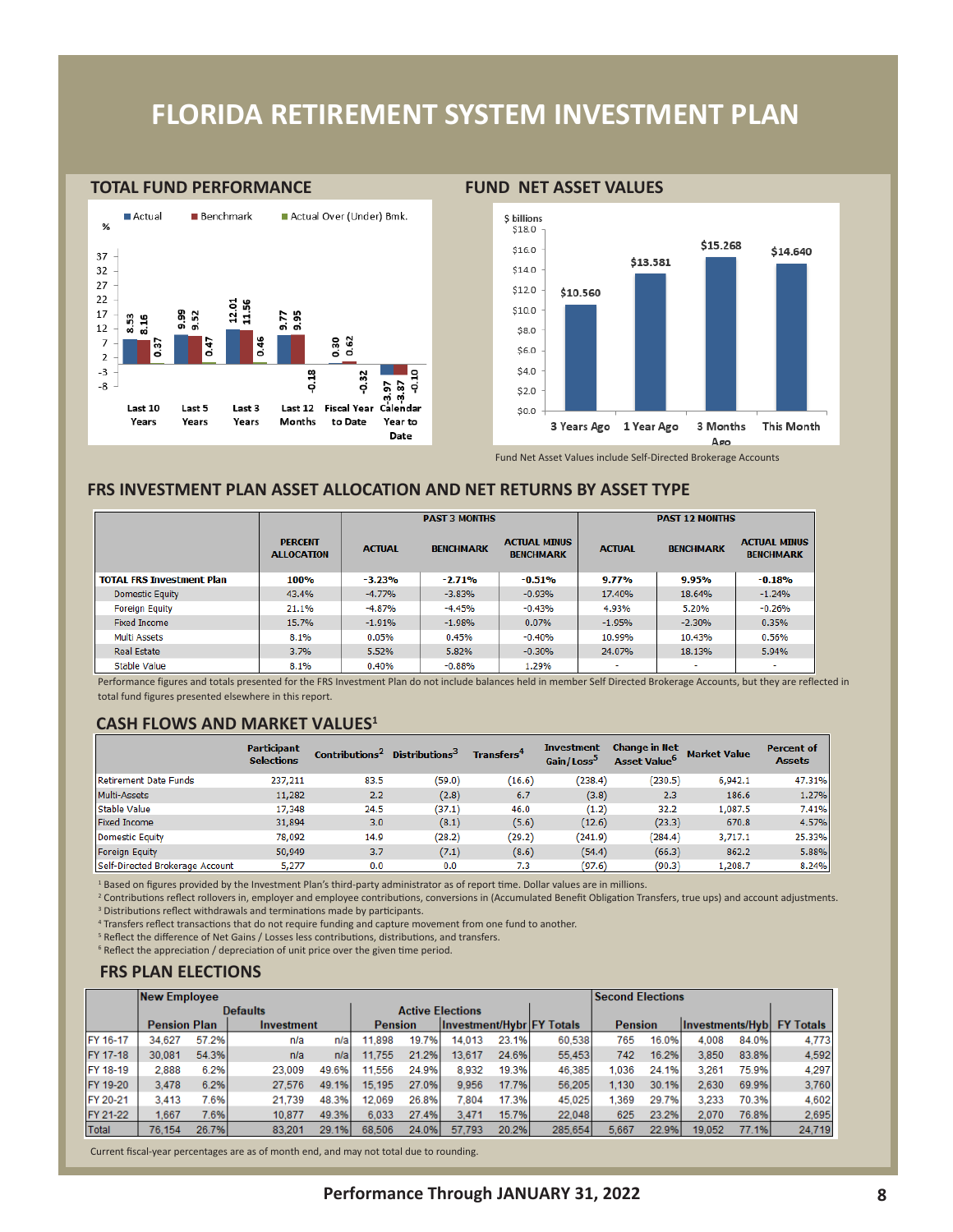### **FLORIDA PRIME**



#### **EFFECTIVE MATURITY SCHEDULE FLORIDA PRIME PERFORMANCE\***



### **PORTFOLIO COMPOSITION PARTICIPANTS BY TYPE - 732 TOTAL**





\* Return calculated pursuant to Chapter 19-7.011, Florida Administrative Code Returns less than 1-year are not annualized



### **FLORIDA PRIME MARKET VALUES**